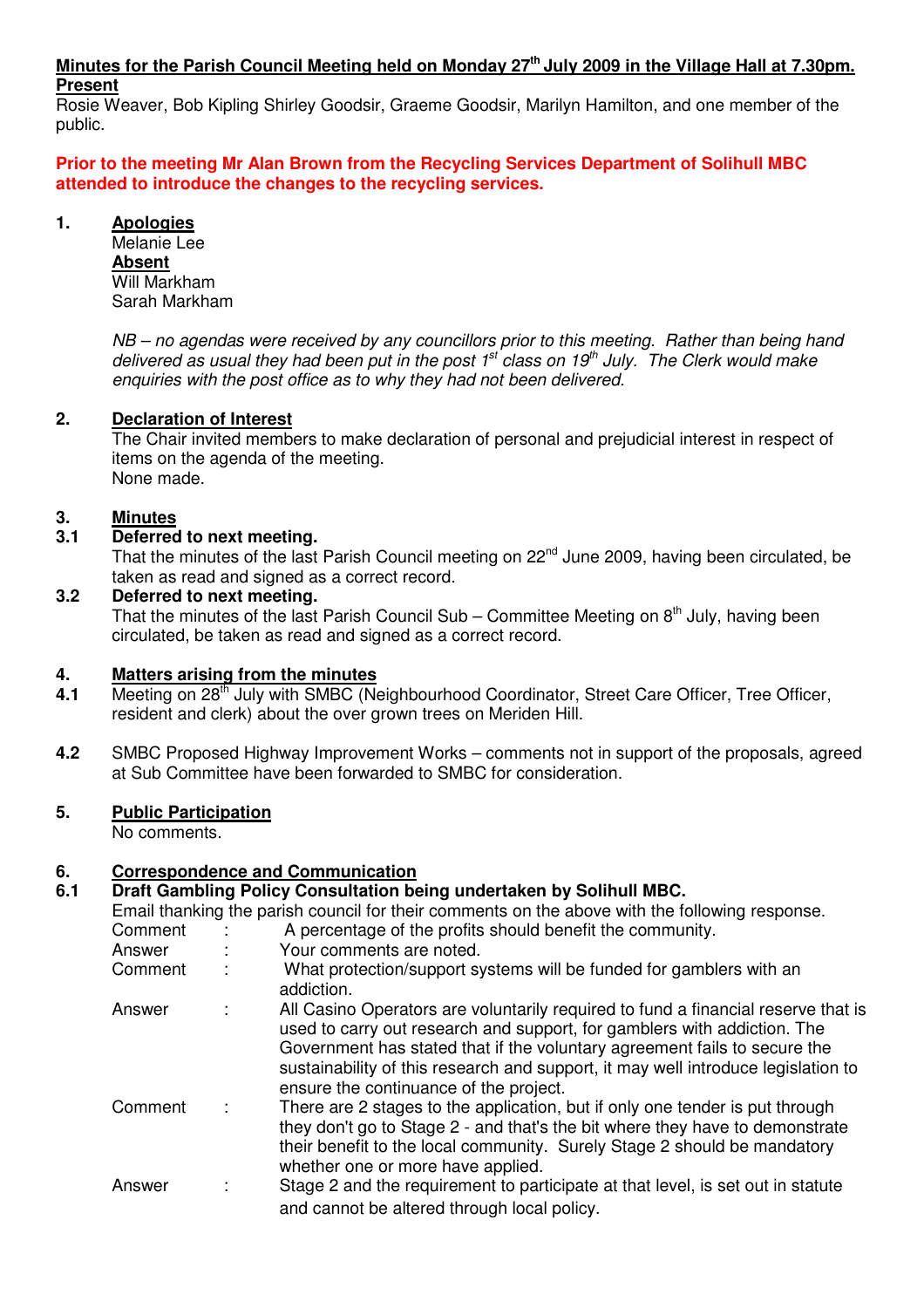# **6.2 Meriden Library – temporary closure for repairs.**

September time. Further information to follow.

## **6.3 1st Meriden Scout Group**

Letter from the Group Scout Leader and Group Treasurer thanking the Parish Council for the £400 towards the flag raising duties and donation towards the upkeep of the Scout Hut which was greatly appreciated by all members of the group. The letter enclosed accounts for the financial year 2008/2009 and also the Group Scout Leaders Report. The letter and enclosures are on circulation.

#### **6.4 Wicksteed – Annual Safety Inspection.**

Report circulated to all councillors with agenda but not received. For information, no immediate action is necessary.

**6.5 North Warwickshire Borough Council – Issues and Options for the Core Strategy/Strategic**  Land Availability Assessment Consultation. Consultation period expires 6<sup>th</sup> August and is being looked at by Mel.

#### **6.6 Solihull MBC – Local Authorities (Members' Allowances) Regulations 2003- Parish Basic Allowance.**

SMBC has increased its scheme of allowances for 2009/2010 and a new schedule of the updated recommended maximum parish allowances has been sent to the Clerk.

## **6.7 Birmingham International Airport – Draft Airport Noise Action Plan.**

Letter from BIA enclosing its draft plan. A 5 year strategy to manage the noise impacts arising from aircraft operations at Birmingham International Airport. Deadline 12<sup>th</sup> October 2009 - Graeme and Shirley to complete Section 12.

## **6.8 West Midlands Police – PCSO for Meriden**

Email from Inspector Nigel Sarling confirming that the new PCSO will commence his training on  $27<sup>th</sup>$ July which lasts 10 weeks. With this in mind, he will be starting on about  $5<sup>th</sup>$  October.

#### **6.9 Sustain – Third Sector Services Directory**

Letter enclosing a copy of the "Third Sector Services Directory 2009-2010". If anybody would like to see it contact the Clerk.

# **6.10 Coventry City Council – Core Strategy Development Plan Document.**

Letter enclosing CD containing a suite of Core Strategy documents submitted by the Council to the Secretary of State - Rosie to submit comments.

#### **6.11 SMBC - Proposed New Street Lighting**

The Places Directorate at SMBC has secured funding to replace a section of street lighting in the following areas:

- Main Road from the Green, down to Leys Lane
- Main Road/Hampton Lane Island
- Birmingham Road from the Island down to the "Laurels"
- The service road along side the Green in front of the shops.

The lighting will be in keeping with the conservation area. Purpose is to improve the safety for pedestrians and drivers travelling through the area and will compliment the night time activities such as the hot food takeaways and children attending after school activities and clubs.

They will be writing to residents, local shops, local businesses, school etc.

## **AGREED**

The following comments to be made: What is the radius of light. Brightness and are they low energy.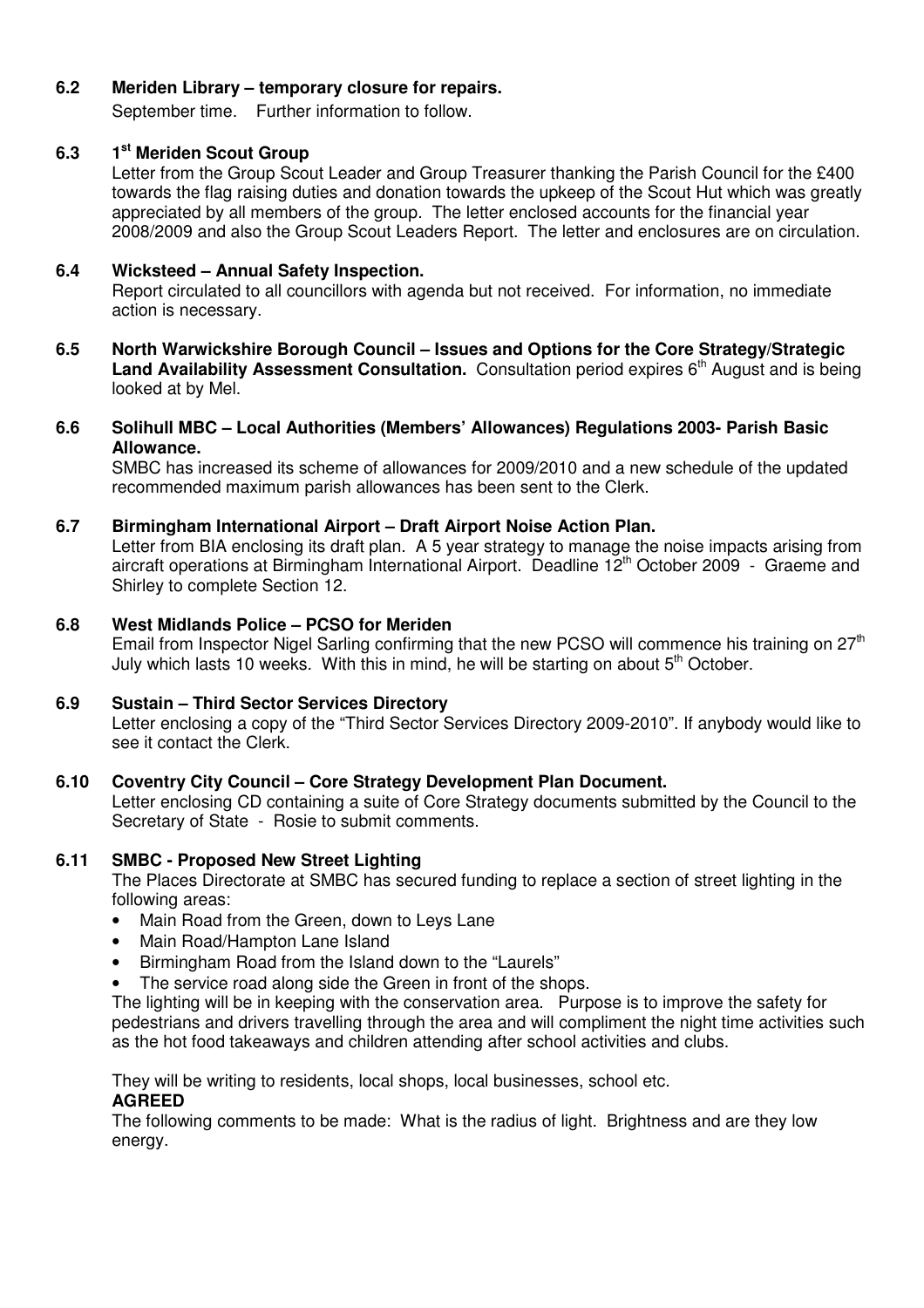# **7. Receive Reports**<br>**7.1** Committee Memb

- 7.1 **Committee Member for Village Hall Management Committee –** no report.
- **School Governors for Parish Council no report.**
- 7.3 **Committee Member for War Memorial**  no report.
- 7.4 **Pool** Bob Kipling has emailed the neighbourhood co-ordinator to thank her for arranging for the pool to be filled up. Rosie Weaver has written to the neighbourhood manager requesting a letter which sets out the formal agreement between the Parish Council and SMBC as to what has been agreed around the project.
- 7.5 **Allotment Representative** Graeme Goodsir reported that at the last allotment association meeting, it was felt that plot 1 should be re let and not used as a car park. It was agreed that the plot should be kept as a car park due to the limited amount of parking on the road and so as to not block the adjacent properties private drive.
- 7.6 **Footpaths/Forum**  a bin has been dumped on the footpath between 176 and 174 Main Road blocking the path up over Barbers field.
- 7.7 **Meriden Sands Working Group** no report.<br>7.8 **Conservation Committee** next meeting is to
- **Conservation Committee next meeting is tomorrow.**
- 7.9 **Local Strategic Partnership** no report.<br>7.10 **Police Rural Assembly** no report.
- **Police Rural Assembly** no report.
- 7.11 **Solihull Area Committee –** Meeting 2<sup>nd</sup> July Sarah Barnes, Neighbourhoods Project Manager SMBC and Philip Lloyd Williams, Monitoring Officer SMBC attended. Minutes to be circulated once available.
- 
- 7.12 **Tree Wardens** no report.<br>7.13 **Village Appraisal** no repo **Village Appraisal – no report.**
- 7.14 **Community Surgery**  nothing to report.

# **8. Village Matters**

## 8.1 **Development**

- a) Feedback from meeting on 21<sup>st</sup> July with DWH, SMBC, DTZ notes read out. Rosie Weaver is to approach John Pitcher of SMBC Housing as there is apparently no policy which prioritises the allocation of affordable housing to local needs.
- b) Option Appraisal discussion took place around the need to employ an independent person with the relevant expertise to carry out an option appraisal to assist the Parish Council in making an informed decision around whether they have full responsibility for the new playing fields. The options are:
	- SMBC to manage (need to clarify whether this would reduce/eliminate the endowment sum being received by the parish council.)
	- Parish Council to manage
	- to form a trust with other parish assets
	- to link with the Balsall Common Trust
	- to link with the school.

Advice given to Rosie Weaver is that this would usually cost in the region of £750 per day. However, Rosie knows of somebody with the relevant experience to carry out the work for the reduced sum of £500 per day.

# **AGREED IN PRINCIPAL – TO BE RESOLVED AT THE NEXT MEETING.**

# 8.2 **Parish Plan**

The Seminar held at the Council House on  $9<sup>th</sup>$  July at which many partners attended and were pinned down as to what they could do to help with the many actions raised in plan. The Parish Plan has now been drafted including these actions and Rosie will email this to all councillors and will liaise with shop keepers.

# 8.3 **Community Speed Watch**

There has been a delay with the police carrying out the risk assessments. As soon as they are complete we can arrange the first session.

# 8.4 **Alcohol Free Zone**

No comments.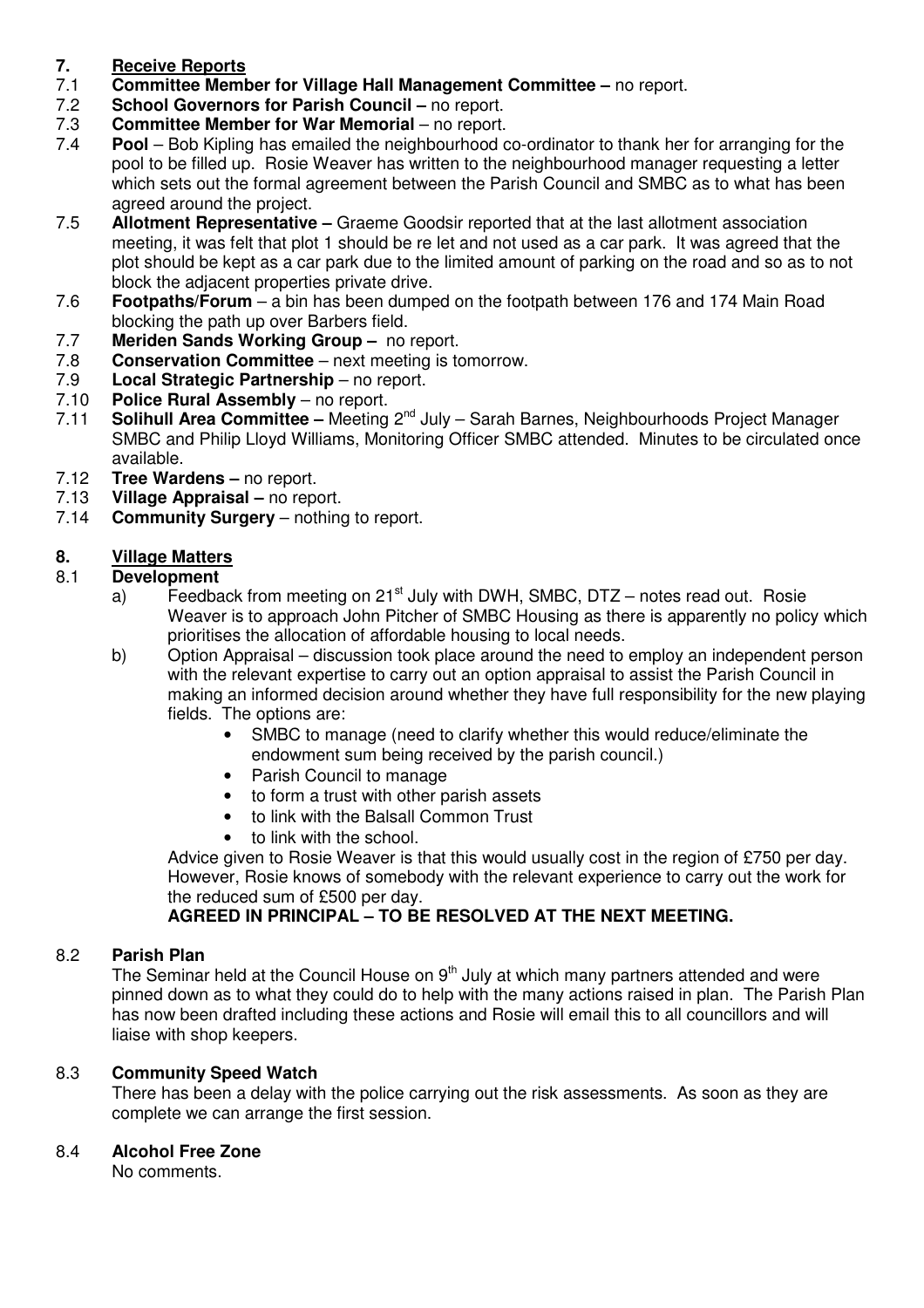#### 8.5 **Allotments**

See 7.5 above.

## 8.6 **Remembrance Day Service – one off donation for 2009/2010 for the purchase of equipment.**

#### 8.7 **Youth Club, Update**

#### 8.8 **New play equipment at Maxstoke Lane playing fields.** Installation is now complete and the damaged safety surfacing has now been repaired. **AGREED IN PRINCIPAL TO BE RESOLVED AT THE NEXT MEETING.**  That the Clerk can sign the Certificate of Satisfaction to confirm that the installation services have been carried out at the site have been completed.

#### 8.9 **Pond**

No update.

8.10 **Design Competition – Changing Rooms.**  Leave to next meeting.

## 8.11 **Dome Hawk Camera**

To ask residents in the next Meriden Mag (deadline  $3<sup>rd</sup>$  August) what they feel about it.

## 8.12 **Quality Parish Status**

To defer to the next meeting when we will look at how we can hold joint surgeries with the Ward Councillors including frequency and protocols. Rosie and Clerk to present information at the next meeting.

#### **9 Planning Matters**

- **9.1 2009/63 Pertemps Group Limited, Meriden Hall** Construction of a Building to accommodate a communication and response centre (resub of 2008.689). SMBC refused planning application 2009/63 and the applicant has appealed to the Planning Inspectorate against that decision. The comments made by the Parish Council previously will be submitted to the Planning Inspectorate and will be taken into account when making a decision. Should the parish council wish to withdraw, modify or add to those comments the deadline is  $7<sup>th</sup>$  August 2009 - Clerk to send original comments in again.
- **9.2 2009/976 68 Fillongley Road, Meriden** Two storey side and rear extension front porch and permeable pavioured driveway.  **AGREED**

Object – terracing effect, neighbour notification.

# **9.3 2009/1078 – Penny Farthing Cottage, Lodge Green Lane, Meriden –** Orangery at rear of property.  **AGREED**

Neighbour notification**.** 

**9.4 2009/907 – Little Meadow, Harvest Hill Lane, Meriden –** stable block, tack room and hard standing area.  **RATIFIED** 

No observations.

**9.5 2009/982 – Lloyds Pharmacy, The Green, Meriden** – 1x illuminated fascia sign and 1x internally illuminated box sign.  **RATIFIED** 

Leave to Conservation Committee. Sign should only be illuminated during opening hours.

**9.6 2009/1023 – Diddintgon Hall, Diddington Lane, Meriden -** change of use to non residential institution (D1) to include disabled access and toilet block. **AGREED**